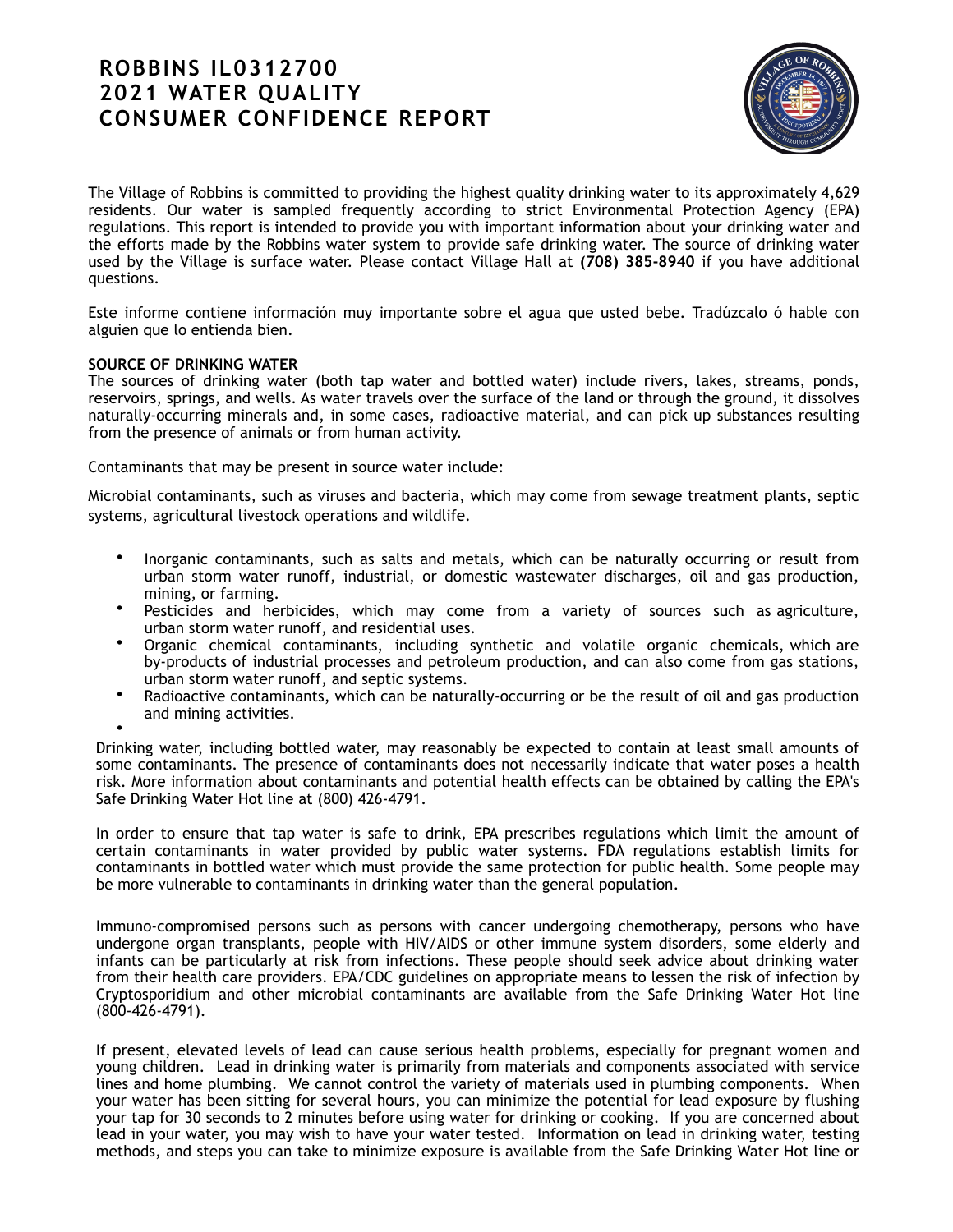# **ROBBINS IL0312700 2021 WATER QUALITY CONSUMER CONFIDENCE REPORT**

at <http://www.epa.gov/safewater/lead>.

## **SOURCE WATER ASSESSMENT SUMMARY**

Robbins ( Facility Number IL0312700 ) Source of water comes from The City of Chicago.

| Source Water Name    | Type of Water | Report Status | Location                             |
|----------------------|---------------|---------------|--------------------------------------|
| CC 01-MASTER METER 1 | SW            |               | 135TH AN KEDZIE                      |
| CC 02-MASTER METER 2 | SW            |               | PUMPING STATION AT 136TH AN O CLAIRE |

#### **Source Water Information**

If you would like a copy of this information, call Village Hall at **(708) 385-8940**. To view a summary version of the completed Source Water Assessments, including: Importance of Source Water; Susceptibility to contamination Determination; and documentation/recommendation of Source of Water Protection Efforts, you may access the Illinois EPA website at **http:// [www.epa.state.il.us/cgi-bin/wp/swap-fact-sheets.pl.com](http://www.epa.state.il.us/cgi-bin/wp/swap-fact-sheets.pl.com)**

Source of Water: Chicago, Illinois EPA considers all surface water sources of community water supply to be susceptible to potential pollution problems. The very nature of surface water allows contaminants to migrate into the intake with no protection only dilution. This is the reason for mandatory treatment for all surface water supplies in Illinois. Chicago's offshore intakes are located at a distance that shoreline impacts are not usually considered a factor on water quality. At certain times of the year, however, the potential for contamination exists due to wet-weather flows and river reversals. In addition, the placement of the crib structures may serve to attract waterfowl, gulls and terns that frequent the Great Lakes area, thereby concentrating fecal deposits

at the intake and thus compromising the source water quality. Conversely, the shore intakes are highly susceptible to storm water runoff, marinas and shoreline point sources due to the influx of groundwater to the lake.

### **DEFINITIONS**

**Action Level (AL)** - The concentration of a contaminant which, if exceeded, triggers treatment or other requirements which a water system must follow.

**Action Level Goal (ALG)** - The level of a contaminant in drinking water below which there is no known or expected risk to health. ALG's allow for a margin of safety.

#### **WATER QUALITY TEST RESULTS**

**Definitions:** The following tables contain scientific terms and measures, some of which may require explanation.

**Maximum Contaminant Level (MCL)**: The highest level of a contaminant that is allowed in drinking water. MCL's are set as close to the Maximum Contaminant Level Goal as feasible using the best available treatment technology.

**Maximum Contaminant Level Goal (MCLG)**: The level of a contaminant in drinking water below which there is no known or expected risk to health. MCLG's allow for a margin of safety.

**ppm**: milligrams per liter or parts per million—or one ounce in 7,350 gallons of water.

**ppb**: micrograms per liter or parts per billion—or one ounce in 7,350,000 gallons of water.

**N/A**: not applicable.

**Avg**: Regulatory compliance with some MCLs are based on running annual average of monthly samples.

**Maximum Residual Disinfectant Level (MRDL)**: The highest level of disinfectant allowed in drinking water.

**Maximum Residual Disinfectant Level Goal (MRDLG)**: The level of disinfectant in drinking water below which there is no known or expected risk to health. MRDLG's allow for a margin of safety.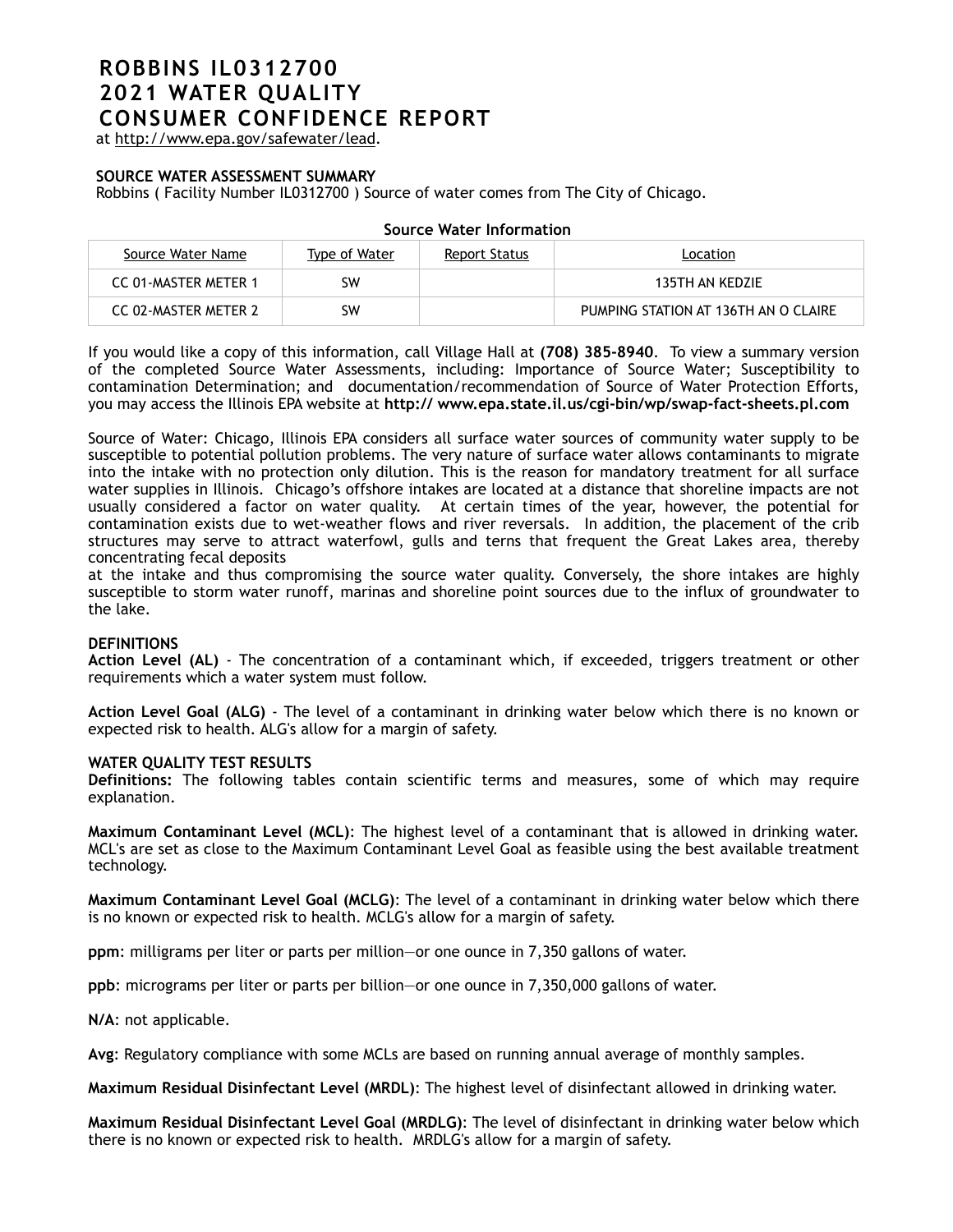# **ROBBINS IL0312700 2021 WATER QUALITY CONSUMER CONFIDENCE REPORT**

**pCi/L**: Picocuries per liter (a measure of radioactivity).

**Treatment Technique or TT:** A required process intended to reduce the level of a contaminant in drinking water.

**The Village of Robbins had no water quality standard violations during the 2021 calendar year.** 

# **PFAS Sampling Information**

**\*\*In 2021, Our PWS was sampled as part of the State of Illinois PFAS Statewide Investigation. Eighteen PFAS compounds were sampled, and none were detected in our finished drinking water. For more information about PFAS health advisories please visit: https://www2.illinois.gov/epa/topics/water-quality/pfas/Pages/pfas-healthadvisory.aspx**

| <b>Coliform Bacteria</b>                            |  |                                                          |                                     |  |                                |                                                          |  |                                                                        |     |       |              |                                   |                                                  |
|-----------------------------------------------------|--|----------------------------------------------------------|-------------------------------------|--|--------------------------------|----------------------------------------------------------|--|------------------------------------------------------------------------|-----|-------|--------------|-----------------------------------|--------------------------------------------------|
| Maximum<br>Contaminant Level<br>Goal                |  | <b>Total Coliform</b><br>Maximum<br>Contaminant<br>Level |                                     |  | Highest No.<br>Of Positive     | Fecal Coliform or<br>E.Coli Maximum<br>Contaminant level |  | Total No. Of<br>Positive E.Coli or<br><b>Fecal Coliform</b><br>Samples |     |       | Violation    | Likely Source of<br>Contamination |                                                  |
| $\mathbf{0}$                                        |  | 1 positive<br>monthly sample                             |                                     |  |                                |                                                          |  | $\Omega$                                                               |     |       | N            |                                   | Naturally present in<br>the environment.         |
| <b>Regulated Contaminants</b>                       |  |                                                          |                                     |  |                                |                                                          |  |                                                                        |     |       |              |                                   |                                                  |
| Disinfectants/<br>Disinfection<br><b>Byproducts</b> |  | Collection<br>Date                                       | <b>Highest</b><br>Level<br>Detected |  | Range of<br>Levels<br>Detected | <b>MCLG</b>                                              |  | <b>MCL</b>                                                             |     | Units | Violation    |                                   | Likely Source of<br>Contamination                |
| Chlorine                                            |  | 12/31/2021                                               | 0.9                                 |  | $0.8 - 1$                      | $MRDLG = 4$                                              |  | $MRDL = 4$                                                             | ppm |       | N            |                                   | Water additives<br>used to control<br>microbes   |
| Haloacetic<br>Acids (HAAF)                          |  | 2021                                                     | 17                                  |  | $1.91 - 23.8$                  | No goal for<br>the total                                 |  | 60                                                                     |     | ppb   | N            |                                   | By-product of<br>drinking water<br>disinfection. |
| Total<br>Trihalomethanes<br>(TTHM)                  |  | 2021                                                     | 47.000                              |  | $25.5 - 69$                    | No goal for<br>the total                                 |  | 80                                                                     |     | ppb   | $\mathsf{N}$ |                                   | By-product of<br>drinking water<br>disinfection. |